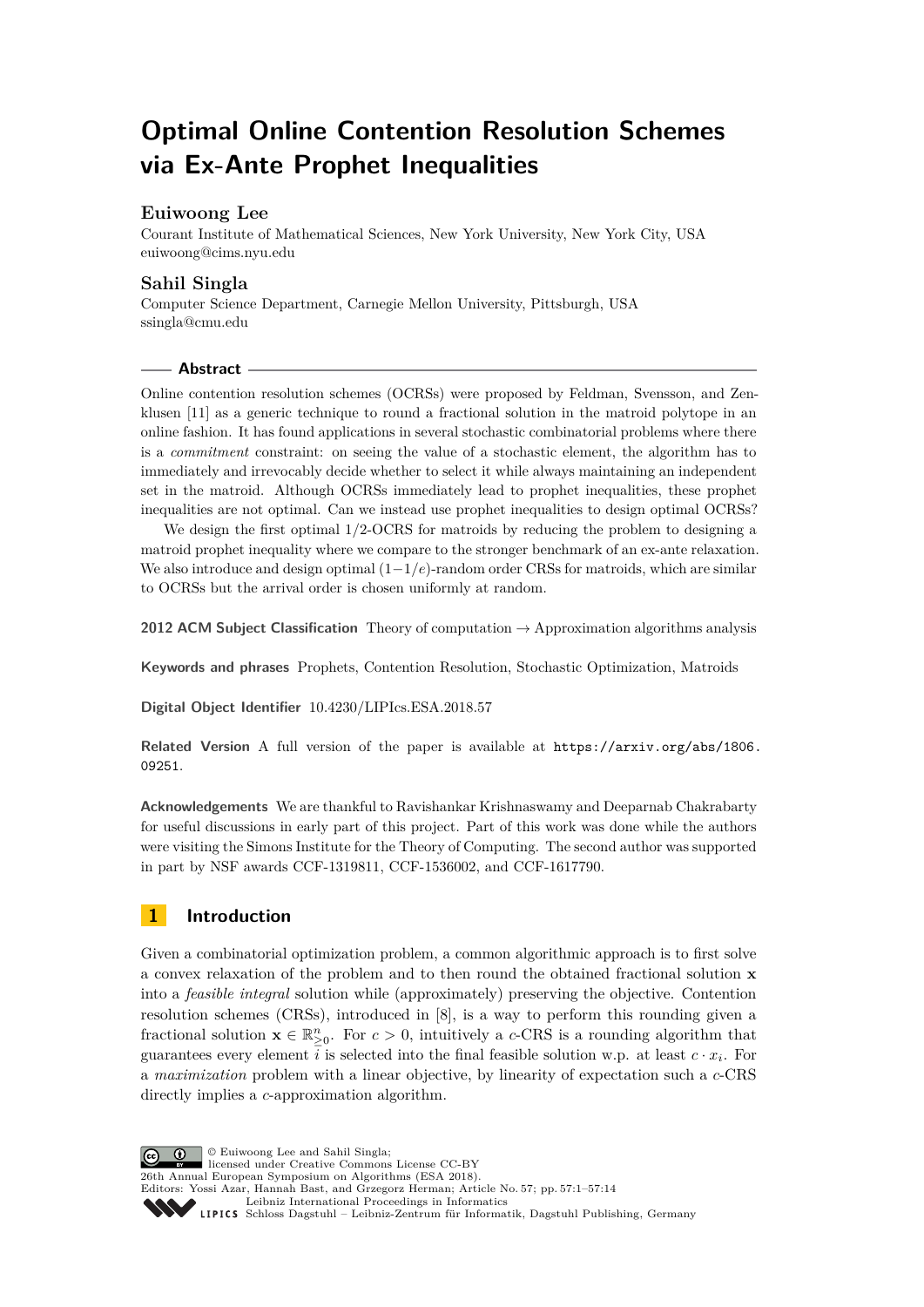# **57:2 Optimal Online Contention Resolution Schemes via Ex-Ante Prophet Inequalities**

In a recent work, Feldman et al. [\[11\]](#page-12-0) introduced an Online CRS (OCRS), which is a CRS with an additional property that it performs the rounding in an "online fashion". This property is crucial for the *prophet inequality* problem (or any stochastic combinatorial problem with a *commitment* constraint; see [§1.3\)](#page-5-0).

**► Definition 1** (Prophet inequality). Suppose each element  $i \in N$  takes a value  $v_i \in \mathbb{R}_{\geq 0}$ independently from some known distribution  $\mathcal{D}_i$ . These values are presented one-by-one to an online algorithm in an adversarial order. Given a packing feasibility constraint  $\mathcal{F} \subseteq 2^N$ , the problem is to immediately and irrevocably decide whether to select the next element  $i$ , while always maintaining a feasible solution and maximizing the sum of the selected values.

A *c*-*approximation prophet inequality* for  $0 \leq c \leq 1$  means there exists an online algorithm with expected value at least *c* times the expected value of an offline algorithm that knows all values from the beginning. As shown in [\[11\]](#page-12-0), a *c*-OCRS immediately implies a *c*-approximation prophet inequality. Some other applications are oblivious posted pricing mechanisms and stochastic probing.

Although powerful, the above approach of using OCRSs to design prophet inequalities does not give us *optimal* prophet inequalities. For example, while we know a 1*/*2-approximation prophet inequality over matroids [\[20\]](#page-13-1), we only know a 1*/*4-OCRS over matroids [\[11\]](#page-12-0). This indicates that the currently known OCRSs may not be optimal. Can we design better OCRSs? The main contribution of this work is to design an *optimal* OCRS over matroid constraints using the following idea:

*Not only can we design prophet inequalities from OCRSs, we can also design OCRSs from prophet inequalities.*

More specifically, our OCRS is based on an *ex-ante* prophet inequality: we compare the online algorithm to the stronger benchmark of a convex relaxation. We modify existing prophet inequalities to obtain ex-ante prophet inequalities while *preserving* the approximation factors. As a corollary, this gives the first optimal 1*/*2-OCRS over matroids.

Since for many applications the arrival order is not chosen by an adversary, some recent works have also studied prophet secretary inequalities where the arrival order is chosen uniformly at random [\[10,](#page-12-2) [9,](#page-12-3) [5\]](#page-12-4). Motivated by these works, we introduce *random order contention resolution schemes* (RCRS), which is an OCRS for uniformly random arrival<sup>[1](#page-1-0)</sup>. Again by designing the corresponding random order ex-ante prophet inequalities, we obtain optimal (1 − 1*/e*)-RCRS over matroids.

In [§1.1](#page-1-1) we formally define an OCRS/RCRS and an ex-ante prophet inequality. In [§1.2](#page-3-0) we describe our results and proof techniques. See [§1.3](#page-5-0) for further related work.

# <span id="page-1-1"></span>**1.1 Model**

CRSs are a powerful tool for offline and stochastic optimization problems [\[8,](#page-12-1) [15\]](#page-12-5). For a given **x** ∈ [0, 1]<sup>*N*</sup>, let *R*(**x**) denote a random set containing each element *i* ∈ *N* independently w.p.  $x_i$ . We say an element *i* is *active* if it belongs to  $R(\mathbf{x})$ .

 $\triangleright$  **Definition 2** (Contention resolution scheme). Given a finite ground set *N* with  $n = |N|$ and a packing (downward-closed) family of feasible subsets  $\mathcal{F} \subseteq 2^N$ , let  $P_{\mathcal{F}} \subseteq [0,1]^N$  be the convex hull of all characteristic vectors of feasible sets. For a given  $\mathbf{x} \in P_{\mathcal{F}}$ , a *c*-selectable

<span id="page-1-0"></span><sup>1</sup> A parallel independent work has also introduced RCRS [\[1\]](#page-11-0); however, their technical results are very different.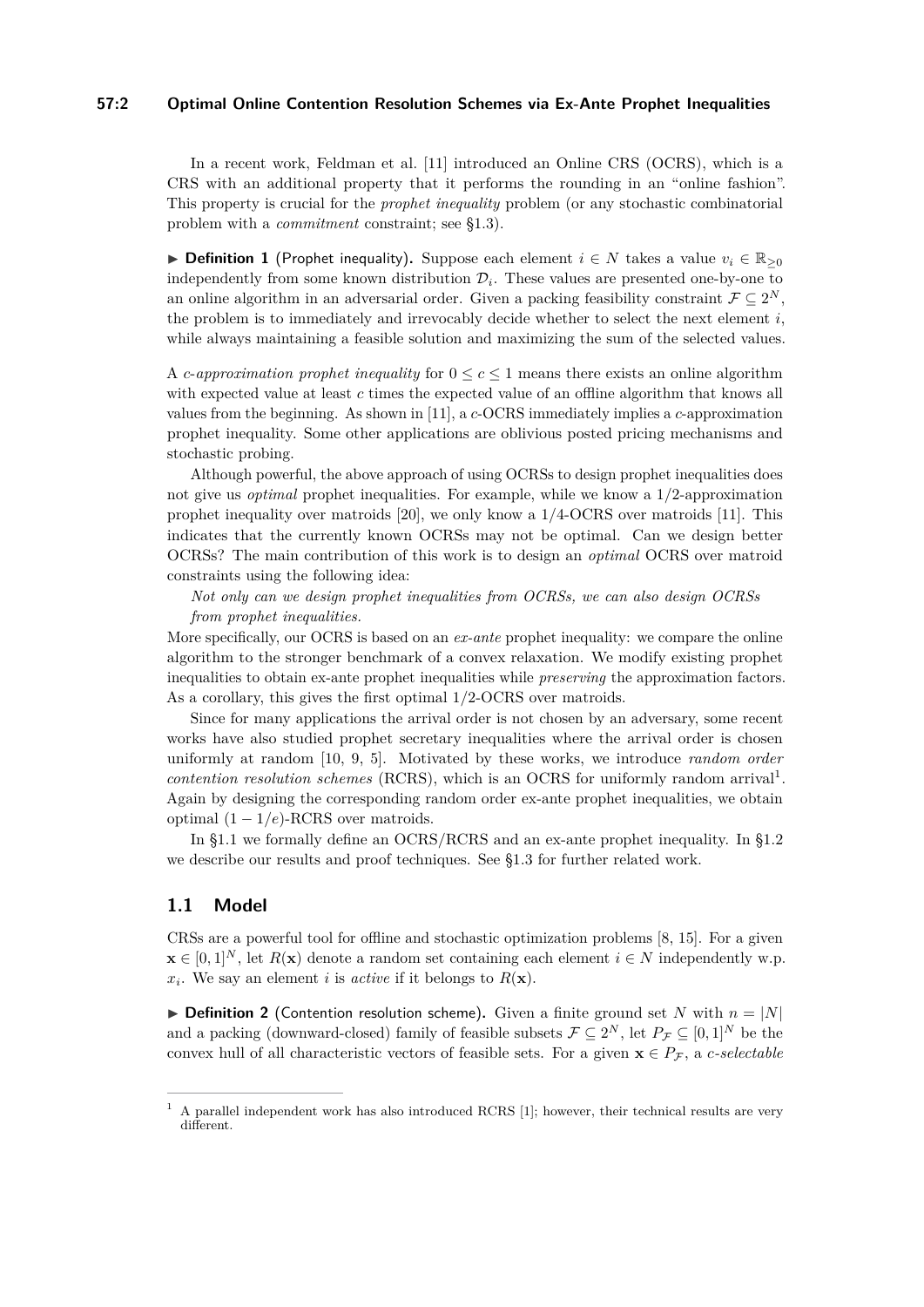CRS (or simply, *c*-CRS) is a (randomized) mapping  $\pi : 2^N \to 2^N$  satisfying the following three properties:

<span id="page-2-2"></span>**(i)**  $\pi(S) \subseteq S$  for all  $S \subseteq N$ .

(ii)  $\pi(S) \in \mathcal{F}$  for all  $S \subseteq N$ .

<span id="page-2-3"></span>(iii)  $\Pr_{R(\mathbf{x}), \pi}[i \in \pi(R(\mathbf{x}))] \geq c \cdot x_i$  for all  $i \in N$ .

Notice, if *f* is a monotone linear function then  $\mathbb{E}[f(\pi(R(\mathbf{x})))] > c \cdot \mathbb{E}[f(R(\mathbf{x}))]$ . By constructing CRSs for various constraint families of  $\mathcal F$ , Chekuri et al. [\[8\]](#page-12-1) give improved approximation algorithms for linear and submodular maximization problems under knapsack, matroid, matchoid constraints, and their intersections<sup>[2](#page-2-0)</sup>.

In the above applications to offline optimization problems, the algorithm first flips all the random coins to sample  $R(\mathbf{x})$ , and then obtains  $\pi(R(\mathbf{x})) \subseteq R(\mathbf{x})$ . For various online problems such as the prophet inequality, this randomness is an inherent part of the problem. Feldman et al. [\[11\]](#page-12-0) therefore introduce an OCRS where the random set  $R(\mathbf{x})$  is sampled in the same manner, but whether  $i \in R(\mathbf{x})$  (or not) is only revealed one-by-one to the algorithm in an adversarial order<sup>[3](#page-2-1)</sup>. After each revelation (arrival), the OCRS has to irrevocably decide whether to include  $i \in R(\mathbf{x})$  into  $\pi(R(\mathbf{x}))$  (if possible). A *c*-selectable OCRS (or simply, *c*-OCRS) is an OCRS satisfying the above properties [\(i\)](#page-2-2) to [\(iii\)](#page-2-3) of a *c*-CRS.

In this work, we also study RCRS which is an OCRS with the arrival order chosen uniformly at random. A *c*-selectable RCRS (or simply, *c*-RCRS) is an RCRS satisfying the above properties [\(i\)](#page-2-2) to [\(iii\)](#page-2-3) of a *c*-CRS, where in Property [\(iii\)](#page-2-3) we also take expectation over the arrival order.

While prophet inequalities have been designed using OCRSs, our main result in this paper is to show a deeper *reverse* connection between OCRSs and prophet inequalities. We first define an ex-ante prophet inequality. Given a prophet inequality problem instance with packing constraints F and r.v.s  $v_i \sim \mathcal{D}_i$  for  $i \in N$ , the following *ex-ante relaxation* gives an upper bound on the expected offline optimum:

<span id="page-2-4"></span>
$$
\max_{\mathbf{x}} \sum_{i} x_i \cdot \mathbb{E}_{v_i \sim \mathcal{D}_i}[v_i \mid v_i \text{ takes value in its top } x_i \text{ quantile}] \quad \text{s.t.} \quad \mathbf{x} \in P_{\mathcal{F}}.\tag{1}
$$

To prove that [\(1\)](#page-2-4) is an upper bound, we interpret  $x_i$  as the probability that *i* is in the offline optimum. It is also known that  $(1)$  is a convex program and can be solved efficiently; see [\[11\]](#page-12-0) for more details.

 $\triangleright$  **Definition 3** (Ex-ante prophet inequality). For  $0 \leq c \leq 1$ , a *c*-approximation ex-ante prophet inequality for packing constraints  $\mathcal F$  is a prophet inequality algorithm with expected value at least  $c$  times  $(1)$ .

Before describing our results, to build some intuition for the above definitions we discuss the special case of a rank 1 matroid, i.e., where we can only select one of the *n* elements.

#### **Example: Rank 1 matroid**

For simplicity, in this section we assume that all random variables are Bernoulli, i.e.,  $v_i$  takes value  $y_i$  independently w.p.  $p_i$ , and is 0 otherwise. We first show why a *c*-OCRS implies a *c*-approximation prophet inequality for rank 1 matroids.

<span id="page-2-0"></span><sup>2</sup> Some "greedy" properties are also required from the CRS for the guarantees to hold for a submodular function *f* [\[8\]](#page-12-1).

<span id="page-2-1"></span><sup>&</sup>lt;sup>3</sup> For adversarial arrival order, we assume that this order is known to the OCRS algorithm in advance. This offline adversary is weaker than the almighty adversary considered in [\[11\]](#page-12-0), but is common in the prophet inequality literature [\[24,](#page-13-2) [25\]](#page-13-3). We need this assumption in [§2](#page-5-1) to define our exponential sized linear program.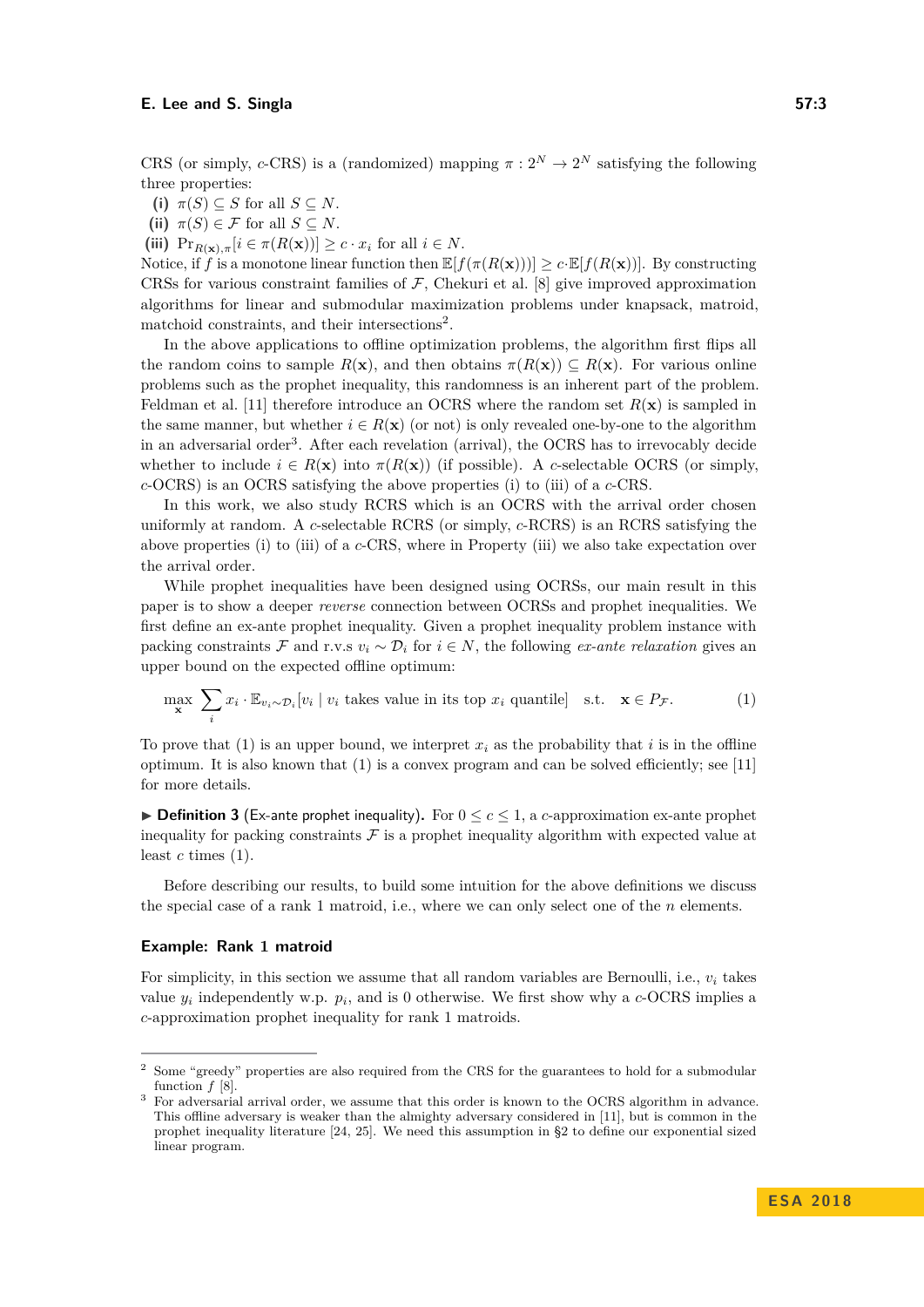### **57:4 Optimal Online Contention Resolution Schemes via Ex-Ante Prophet Inequalities**

Consider the optimum solution **x** to the ex-ante relaxation [\(1\)](#page-2-4) for the above Bernoulli instance. Its objective value is  $\sum_i x_i y_i$  where **x** satisfies  $\sum_i x_i \leq 1$ . Moreover,  $x_i \leq p_i$  for all *i* because selecting *i* beyond  $p_i$  does not increase [\(1\)](#page-2-4). To see why (1) gives an upper bound on the expected offline maximum, observe that if we interpret  $x_i$  as the probability that  $v_i$  is the offline maximum, this gives a feasible solution to  $\sum_i x_i \leq 1$  and with value at most  $\sum_i x_i y_i$ . Thus, to prove a *c*-approximation prophet inequality, it suffices to design an online algorithm with value at least  $c \cdot \sum_i x_i y_i$ . Consider an algorithm that runs a *c*-OCRS on **x**, where *i* is considered active independently w.p.  $x_i/p_i$  whenever  $v_i$  takes value  $y_i$ . This ensures element *i* is active w.p. exactly  $x_i$ . Since a *c*-OCRS guarantees each element is selected w.p.  $\geq c$ when it is active, by linearity of expectation such an algorithm has expected value at least  $c \cdot \sum_i x_i y_i$ .

We now discuss a simple 1/4-OCRS for a rank 1 matroid. Given **x** satisfying  $\sum_i x_i \leq 1$ , consider an algorithm that ignores each element *i* independently w.p. 1*/*2, and otherwise selects *i* only if it is active. Since this algorithm selects any element *i* w.p. at most  $x_i/2$ (when *i* is not ignored and is active), by Markov's inequality the algorithm selects no element till the end w.p. at least  $1 - \sum_i x_i/2 \geq 1/2$ . Hence the algorithm reaches each element *i* w.p. at least 1*/*2 without selecting any of the previous elements. Moreover, it does not ignore *i* w.p. 1*/*2, which implies it considers each element w.p. at least 1*/*4. The OCRS due to Feldman et al. [\[11\]](#page-12-0) can be thought of generalizing this approach to a general matroid.

An interesting result of Alaei [\[4\]](#page-12-6) shows that the above 1*/*4-OCRS can be improved to a 1*/*2-OCRS over a rank 1 matroid by "greedily" maximizing the probability of ignoring the next element *i*, but considering *i* w.p. 1*/*2 on average. In the full version of the paper we present Alaei's proof for completeness, and also show how to obtain a simple (1 − 1*/e*)-RCRS for a rank 1 matroid. This raises the question whether one can obtain a 1*/*2-OCRS and a  $(1 - 1/e)$ -RCRS for general matroids.

### <span id="page-3-0"></span>**1.2 Results and Techniques**

Our first theorem gives an approximation factor preserving reduction from OCRSs to ex-ante prophet inequalities.

<span id="page-3-2"></span>**Figure 1.** For  $0 \leq c \leq 1$ , a *c*-approximation ex-ante prophet inequality for adversarial  $(random)$  arrival order over a packing constraint  $\mathcal F$  implies a c-OCRS (c-RCRS) over  $\mathcal F$ .

We complement the above theorem by designing ex-ante prophet inequalities over matroids.

<span id="page-3-3"></span> $\triangleright$  **Theorem 5.** For matroids, there exists a 1/2-approximation ex-ante prophet inequality *for adversarial arrival order and a* (1 − 1*/e*)*-approximation ex-ante prophet inequality for uniformly random arrival order.*

As a corollary, the above two theorems give optimal OCRS and RCRS over matroids. This generalizes the rank 1 results discussed in the previous section to general matroids; although the proof techniques are very different.

<span id="page-3-1"></span> $\triangleright$  **Corollary 6.** *For matroids, there exists a* 1/2*-OCRS and a* (1 − 1/*e*)*-RCRS.* 

Our 1*/*2-OCRS above assumes that the arrival order is known to the algorithm. It is an interesting open question to find a 1*/*2-OCRS for an almighty/online adversary as in [\[11\]](#page-12-0).

We first prove that both the factors  $1/2$  and  $(1 - 1/e)$  in Corollary [6](#page-3-1) are *optimal*.

# **Optimality of**  $1/2$ **-OCRS** and  $(1 - 1/e)$ **-RCRS**

We argue that the factors  $1/2$  and  $(1 - 1/e)$  in Corollary [6](#page-3-1) are optimal even in the special case of a rank 1 matroid. For adversarial arrival, consider just two elements, i.e.,  $n = 2$ , with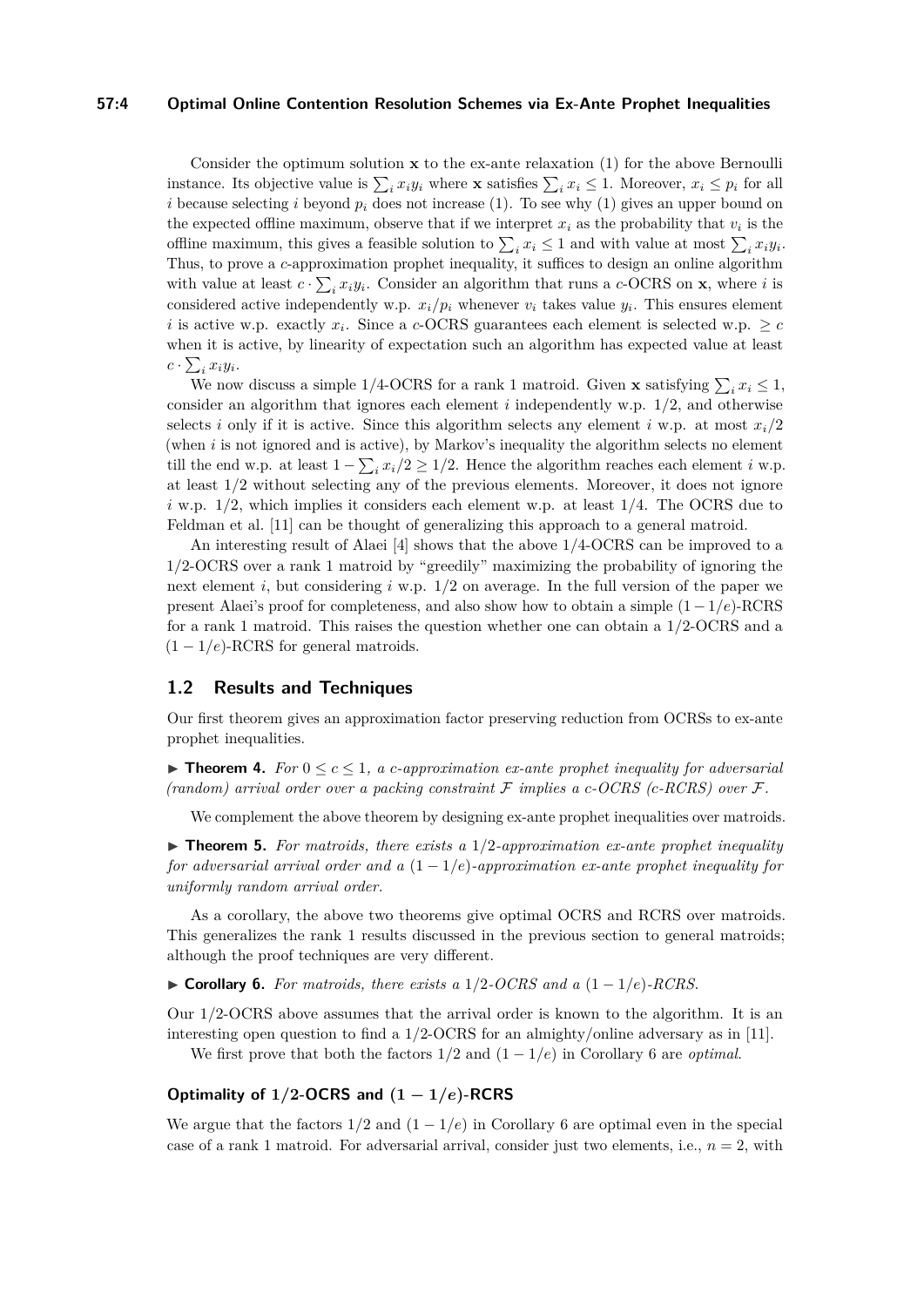

<span id="page-4-0"></span>**Figure 1** The Hat example on  $n + 2$  vertices. The following **x** belongs to the graphic matroid:  $x_e = 1/2$  for  $e = (u_i, v_j)$  where  $i \in \{1, 2\}$  and  $j \in \{1, \ldots, n\}$ , and  $x_e = 1$  for  $e = (u_1, u_2)$ .

 $x_1 = 1 - \epsilon$  and  $x_2 = \epsilon$  for some  $\epsilon \to 0$ . Since the OCRS algorithm has to select the first element at least 1*/*2 fraction of the times, it can attempt to select the second element at most  $1/2 + \epsilon/2$  fraction of the times.

For random arrival order, consider the feasible solution **x** with  $x_i = 1/n$  for every  $i \in N$ . We show that no online RCRS algorithm can guarantee each element is selected w.p. greater than  $\frac{(1-1/e)}{n}$ . This is because for the product distribution, w.p. 1/*e* none of the *n* elements is active (more precisely, w.p.  $(1 - 1/n)^n$ ). Hence the RCRS algorithm, which only selects active elements, selects some element w.p.  $1 - 1/e$ . This implies on average it cannot pick every element w.p. greater than  $\frac{(1-1/e)}{n}$ . This example, originally shown in [\[8\]](#page-12-1), also proves that offline CRS cannot better than  $(1 - 1/e)$ -selectable.

### **Our techniques**

We first see the difficulty in extending Alaei's greedy approach from a rank 1 matroid to a general matroid. Consider the graphic matroid for the *Hat* example (see Figure [1\)](#page-4-0). Suppose the base edge  $(u_1, u_2)$  appears in the end of an adversarial order. Notice that any algorithm which ignores the structure of the matroid is very likely to select some pair of edges  $(u_1, v_i)$ and  $(v_i, u_2)$  for some *i*. Since this pair spans the base edge  $(u_1, u_2)$ , such an OCRS algorithm will not satisfy *c*-selectability for  $(u_1, u_2)$ . To overcome this, Feldman et al. [\[11\]](#page-12-0) decompose the matroid into "simpler" matroids using **x**. However, it is not clear how to extend their approach beyond a 1*/*4-OCRS.

In this paper we take an alternate LP based approach to design OCRSs, which was first used by Chekuri et al. [\[8\]](#page-12-1) to design offline CRSs. The idea is to define an exponential sized linear program where each variable denotes a deterministic OCRS algorithm. The objective of this linear program is to maximize *c* s.t. each element is selected at least *c* fraction of the times (*c*-selectability). Thus to show existence of a 1*/*2-OCRS, it suffices to prove this linear program has value  $c \geq 1/2$ . In [§2](#page-5-1) we prove this by showing that the dual LP has value at least 1*/*2 because it can be interpreted as an ex-ante prophet inequality.

Next, to show there exists a 1*/*2 approximation ex-ante prophet inequality, our approach is inspired from the matroid prophet inequality of Kleinberg and Weinberg [\[20\]](#page-13-1). They give an online algorithm that gets at least half of the expected offline optimum for the product distribution (independent r.v.s). Unfortunately, their techniques do not directly extend because the ex-ante relaxation objective could be significantly higher than for the product distribution (this is known as the *correlation gap*, which can be  $e/(e-1)$  [\[2,](#page-11-1) [6\]](#page-12-7)). Our primary technique is to view the ex-ante relaxation solution as a "special kind" of a correlated value distribution. Although prophet inequalities are not possible for general correlated distributions [\[19\]](#page-12-8), we show that in this special case the original proof of the matroid prophet inequality algorithm retains its 1*/*2 approximation after some modifications.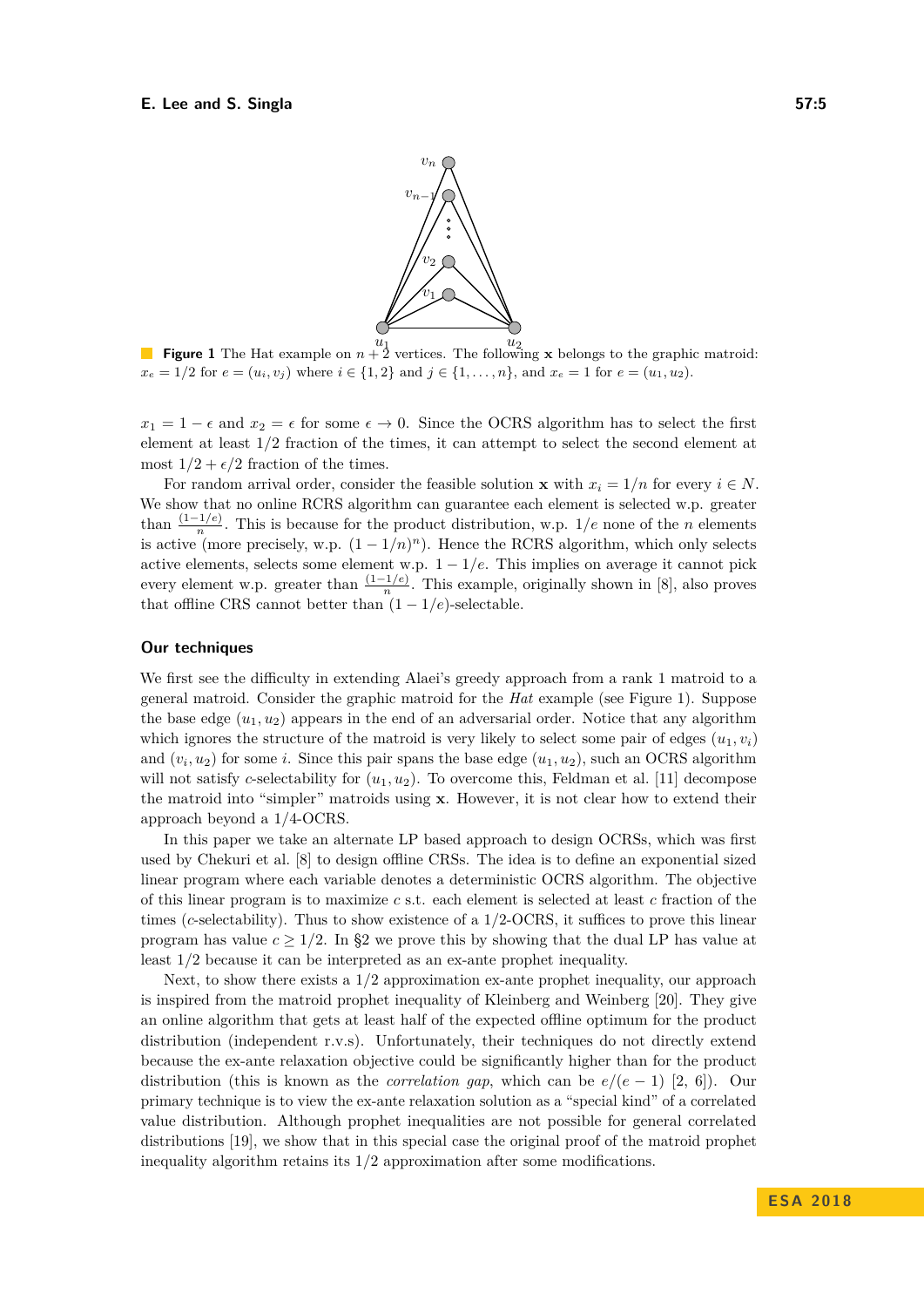### **57:6 Optimal Online Contention Resolution Schemes via Ex-Ante Prophet Inequalities**

# <span id="page-5-0"></span>**1.3 Further Related Work**

Krengel and Sucheston gave the first tight 1*/*2-single item prophet inequality [\[22,](#page-13-4) [21\]](#page-13-5). The connection between multiple-choice prophet inequalities and mechanism design was recognized in [\[18\]](#page-12-9); they proved a prophet inequality for uniform matroids. This bound was later improved by Alaei [\[3\]](#page-12-10) using the *Magician's problem*, which is an OCRS in disguise. Chawla et al. [\[7\]](#page-12-11) further developed the connection between prophet inequalities and mechanism design, and showed how to be *O*(1)-prophet inequality for general matroids in a variant where the algorithm may choose the element order. Yan [\[26\]](#page-13-6) improved this result to *e/*(*e*−1) competitive using the *correlation gap* for submodular functions, first studied in [\[2,](#page-11-1) [6\]](#page-12-7). Chekuri et al. [\[8\]](#page-12-1) adapted correlation gaps to a polytope to design CRSs. Improved correlation gaps were presented in [\[26,](#page-13-6) [17\]](#page-12-12). The matroid prophet inequality was first explicitly formulated in [\[20\]](#page-13-1). Feldman et al. [\[11\]](#page-12-0) gave an alternate proof, and extended to Bernoulli submodular functions, using OCRSs. Finally, information theoretic *O*(poly log(*n*))-prophet inequalities are also known for general downward-closed constraints [\[24,](#page-13-2) [25\]](#page-13-3).

The prophet secretary notion was first introduced in [\[10\]](#page-12-2), where the elements arrive in a uniformly random order and draw their values from known independent distributions. Their results have been recently improved [\[9,](#page-12-3) [5\]](#page-12-4). There is a long line of work on studying the *commitment constraints* for combinatorial probing problems, e.g., see [\[13,](#page-12-13) [15,](#page-12-5) [16,](#page-12-14) [14\]](#page-12-15). In these models the algorithm starts with some stochastic knowledge about the input and on probing an element has to irrevocably commit if the element is to be included in the final solution. A common approach to handle such a constraint is using a prophet inequality/OCRS.

# <span id="page-5-1"></span>**2 OCRS Assuming an Ex-Ante Prophet Inequality**

In this section we prove Theorem [4,](#page-3-2) showing how to reduce the problem of designing an OCRS to a prophet inequality where we compare ourself to the ex-ante relaxation instead of the expected offline maximum.

# **2.1 Using LP Duality**

Given a finite ground set N with  $n = |N|$  and a downward-closed family of feasible subsets  $\mathcal{F} \subseteq 2^N$ , let  $P_{\mathcal{F}} \subseteq [0,1]^N$  be the convex hull of all characteristic vectors of feasible sets. Let  $\mathbf{x} \in P_{\mathcal{F}}$  and  $R(\mathbf{x})$  denote a random set containing each element  $i \in N$  independently w.p. *x<sup>i</sup>* . For offline CRSs, let Φ <sup>∗</sup> be the set of valid offline *deterministic* mappings; i.e.,  $\phi: 2^N \to \mathcal{F}$  is in  $\Phi^*$  iff  $\phi(A) \subseteq A$  and  $\phi(A) \in \mathcal{F}$  for all  $A \subseteq N$ . For  $\phi \in \Phi^*$  and  $i \in N$ , let  $q_{i,\phi} := \Pr_{R(\mathbf{x})}[i \in \phi(R(\mathbf{x}))]$  denote the probability of selecting *i* if the CRS executes  $\phi$ . The following LP relaxation, introduced by Chekuri et al. [\[8\]](#page-12-1), finds a *c*-selectable *randomized* CRS. It has variables  $\{\lambda_{\phi}\}_{\phi \in \Phi^*}$  and *c*.

$$
\max_{\lambda,c} c
$$

s.t. 
$$
\sum_{\phi \in \Phi^*} q_{i,\phi} \lambda_{\phi} \ge x_i \cdot c
$$
  $i \in N$   

$$
\sum_{\phi \in \Phi^*} \lambda_{\phi} = 1
$$
  

$$
\lambda_{\phi} \ge 0
$$
  $\forall \phi \in \Phi^*$ 

Observe that if the above LP has value *c*, there exists a randomized *c*-CRS. This is because we can randomly select one of the *φ*'s w.p.  $\lambda_{\phi}$ , and the constraint  $\sum_{\phi \in \Phi^*} q_{i,\phi} \lambda_{\phi} \geq x_i \cdot c$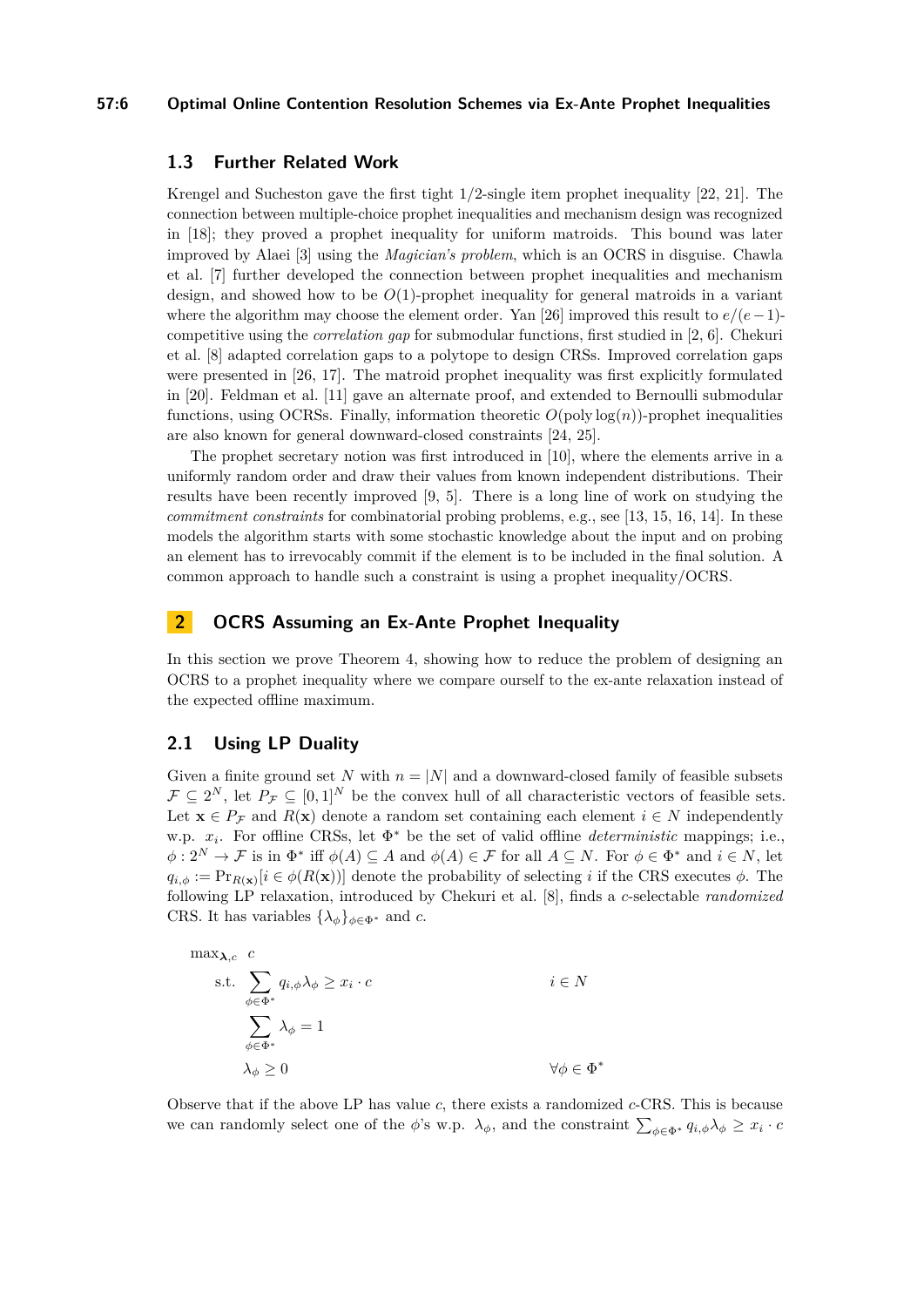ensures *c*-selectability for every  $i \in N$ . Chekuri et al. noticed that by strong duality, to prove the above LP has value at least *c*, it suffices to show that the following dual program has value at least *c*. It has variables  $\{y_i\}_{i \in N}$  and  $\mu$ .

$$
\min_{\mathbf{y},\mu} \mu
$$
\n
$$
\text{s.t.} \sum_{i \in N} q_{i,\phi} y_i \le \mu
$$
\n
$$
\sum_{i \in N} x_i y_i = 1
$$
\n
$$
y_i \ge 0
$$
\n
$$
\forall i \in N
$$

To design OCRSs (RCRSs), we take a similar approach as Chekuri et al and let  $\Phi^*$  be the set of all *deterministic online algorithms*. Formally,  $\phi: 2^N \times 2^N \times N \rightarrow \{0,1\}$  belongs to  $\Phi^*$  iff  $\phi(A, B, i) = 1$  only for  $B \subseteq A$ ,  $i \notin A$ , and  $B \cup \{i\} \in \mathcal{F}$ . Intuitively,  $\phi(A, B, i) = 1$ indicates that the online algorithm selects element *i* in the current iteration after processing elements in *A* and selecting elements in *B*. Let  $q_{i, \phi}$  denote the probability of selecting *i* if the OCRS (RCRS) executes  $\phi$ , where for RCRS we also take probability over the random order. By the above duality argument, to show existence of a *c*-OCRS (*c*-RCRS) it suffices to prove the dual LP has value at least *c*. We prove this by showing that for any  $y > 0$  s.t.  $\sum_{i \in N} x_i y_i = 1$ , there exists  $\phi \in \Phi^*$  such that  $\sum_{i \in N} q_{i,\phi} y_i \ge c$ .

Consider a Bernoulli prophet inequality instance where each element  $i \in N$  has value  $y_i$ with probability  $x_i$ , and 0 otherwise. Since  $\mathbf{x} \in P_{\mathcal{F}}$ , notice that  $\sum_{i \in N} x_i y_i = 1$  is exactly the value of the ex-ante relaxation [\(1\)](#page-2-4) for this instance. Thus, a *c*-approximation ex-ante prophet inequality implies there exists a  $\phi \in \Phi^*$  with value at least *c*. By linearity of expectation, the value of  $\phi$  is  $\sum_{i \in N} q_{i,\phi} y_i$ , which proves  $\sum_{i \in N} q_{i,\phi} y_i \geq c$ .

# **2.2 Solving the LP Efficiently**

While the original primal LP has an exponential number of variables, we can compute an OCRS (or RCRS) that achieves value at least *c* as follows. In the dual program, given *y* s.t.  $\sum_i x_i y_i = 1$ , we can use the ex-ante prophet inequality to find  $\phi \in \Phi^*$  with value  $\sum_i q_{i,\phi} y_i \geq c$  in polynomial time. (Notice  $q_{i,\phi}$  can be computed in polynomial time because the adversarial order is known to the OCRS algorithm.) This implies for any  $\epsilon > 0$ , the polytope  $Q_{c-\epsilon} := \{ \mathbf{y} : \mathbf{y} \geq 0, \sum_i x_i y_i = 1, \sum_i q_{i,\phi} y_i \leq c - \epsilon \text{ for all } \phi \in \Phi^* \}$  is empty.

Since we have an efficient *separation oracle* (for any *y*, we can find a violated constraint in polynomial time) for  $Q_{c-\epsilon}$ , by running the ellipsoid algorithm [\[12\]](#page-12-16) we can find a subset  $\Phi' \subseteq \Phi^*$  with  $|\Phi'| = \text{poly}(n)$  in polynomial time such that  $Q'_{c-\epsilon} := \{ \mathbf{y} : \mathbf{y} \geq 0, \sum_i x_i y_i = 0\}$  $1, \sum_i q_{i,\phi} y_i \leq c - \epsilon$  for all  $\phi \in \Phi'$  is empty. Now the following linear program, which has a polynomial number of variables and constraints, with optimal value at least  $c - \epsilon$  can be solved efficiently.

$$
\max_{\lambda, c} c
$$
  
s.t. 
$$
\sum_{\phi \in \Phi'} q_{i, \phi} \lambda_{\phi} \geq x_i \cdot c
$$
  

$$
\sum_{\phi \in \Phi'} \lambda_{\phi} = 1
$$
  

$$
\lambda_{\phi} \geq 0
$$
  

$$
\forall \phi \in \Phi'
$$

# **E S A 2 0 1 8**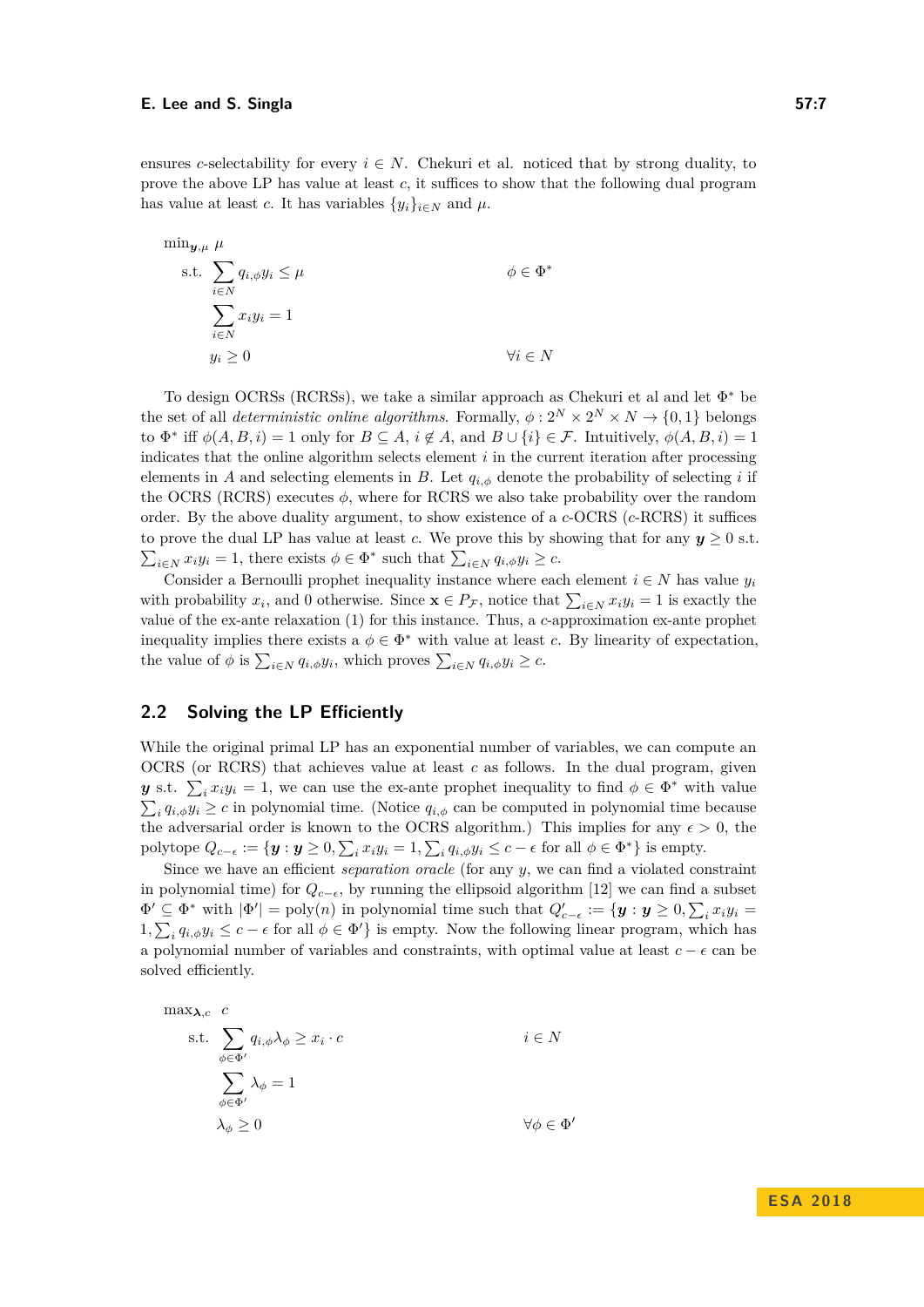# **3 Ex-Ante Prophet Inequalities for a Matroid**

This section proves Theorem [5](#page-3-3) by designing for a matroid a 1*/*2-ex-ante prophet inequality under adversarial arrival and a  $(1 - 1/e)$ -ex-ante prophet inequality under random arrival.

# <span id="page-7-1"></span>**3.1 Notation**

Let **v** ∼ D be a set of random element values  $\{v_1, \ldots, v_n\}$  where each  $v_i$  is independently drawn from  $\mathcal{D}_i$ . Let **x** be the optimal solution to the ex-ante relaxation in [\(1\)](#page-2-4) for a given matroid  $\mathcal{M} = (N, \mathcal{I})$ . For  $i \in N$ , denote

<span id="page-7-0"></span>
$$
y_i := \mathbb{E}_{v_i \sim \mathcal{D}_i}[v_i \mid v_i \text{ takes value in its top } x_i \text{ quantile}]. \tag{2}
$$

Since  $\mathbf{x} \in P_{\mathcal{M}}$ , we can write it as a convex combination of independent sets in the matroid. In particular, this gives a correlated distribution  $\tilde{\mathcal{D}}$  over independent sets of M such that for each  $i \in N$ , we have  $Pr_{I \sim \hat{D}}[i \in I] = x_i$ . Let  $\hat{\mathbf{v}} = \{\hat{v}_1, \dots, \hat{v}_n\}$  be a set of random values obtained by sampling  $I \sim \hat{\mathcal{D}}$  and setting  $\hat{v}_i = y_i$  for  $i \in I$ , and  $\hat{v}_i = 0$  otherwise. Notice the optimal value of [\(1\)](#page-2-4) is  $\sum_i x_i y_i$  and for each  $i \in N$ , we have  $\mathbb{E}[\hat{v}_i] = x_i y_i$ .

We need the following notation to describe our algorithms.

**► Definition 7.** For any vector  $\hat{\mathbf{v}}$  denoting values of elements of *N* and any  $A \subseteq N$ , we define:

- **■** Let  $\text{Opt}(\hat{\mathbf{v}} \mid A) \subseteq N \setminus A$  denote the maximum value independent set in the contracted matroid M*/A*.
- Let  $R(A, \hat{\mathbf{v}}) := \sum_{i \in \text{Opt}(\hat{\mathbf{v}}|A)} \hat{v}_i$  denote the *remaining value* after selecting set A. We next define a *base price* of for every element *i*.

**► Definition 8.** For  $A \in \mathcal{I}$  denoting an independent set of elements accepted by our algorithm, we define

- $\bullet$  Let  $b_i(A, \hat{\mathbf{v}}) := R(A, \hat{\mathbf{v}}) R(A \cup \{i\}, \hat{\mathbf{v}})$  denote a threshold for element *i*.
- **■** Let  $b_i(A) := \mathbb{E}_{\hat{\mathbf{v}} \sim \hat{\mathcal{D}}}[b_i(A, \hat{\mathbf{v}})]$  denote the *base price* for element *i*.

# **3.2 Reducing to Bernoulli Distributions**

In this section we show that it suffices to only prove Theorem [5](#page-3-3) for Bernoulli distributions.

<span id="page-7-2"></span>I **Lemma 9.** *If there exists an α-approximation ex-ante prophet inequality for Bernoulli distributed independent random values then there exists an α-approximation ex-ante prophet inequality for general distributed independent random values.*

**Proof.** Given a prophet inequality instance where **v** ~  $\mathcal{D}$  for a general distribution  $\mathcal{D}$ , consider a new Bernoulli prophet inequality instance  $\mathbf{v}' \sim \mathcal{D}'$  where for each  $i \in N$ , r.v.  $v'_i \sim \mathcal{D}'_i$  independently takes value  $y_i$  (defined in [\(2\)](#page-7-0)) w.p.  $x_i$ , and is 0 otherwise. Since the optimal ex-ante fractional value for both the general and Bernoulli instance is the same, to prove this theorem we use an ex-ante prophet inequality for the Bernoulli instance to design an ex-ante prophet inequality for the general instance with the same expected value.

On arrival of an element *i*, consider an algorithm for the general distribution that treats *i* is active iff  $v_i$  takes value in its top  $x_i$  quantile. If active, the algorithm asks the ex-ante prophet inequality of the Bernoulli instance to decide whether to select *i*. We claim that the expected value of this algorithm is  $\alpha \cdot \sum_i x_i y_i$ , which will prove this theorem. The claim is true because for the above algorithm each element *i* is active independently w.p. exactly  $x_i$ , and conditioned on being active its expected value is exactly  $y_i$ . Thus by linearity of expectation, the expected value is the same as the Bernoulli instance, which is  $\alpha \cdot \sum_i x_i y_i$ .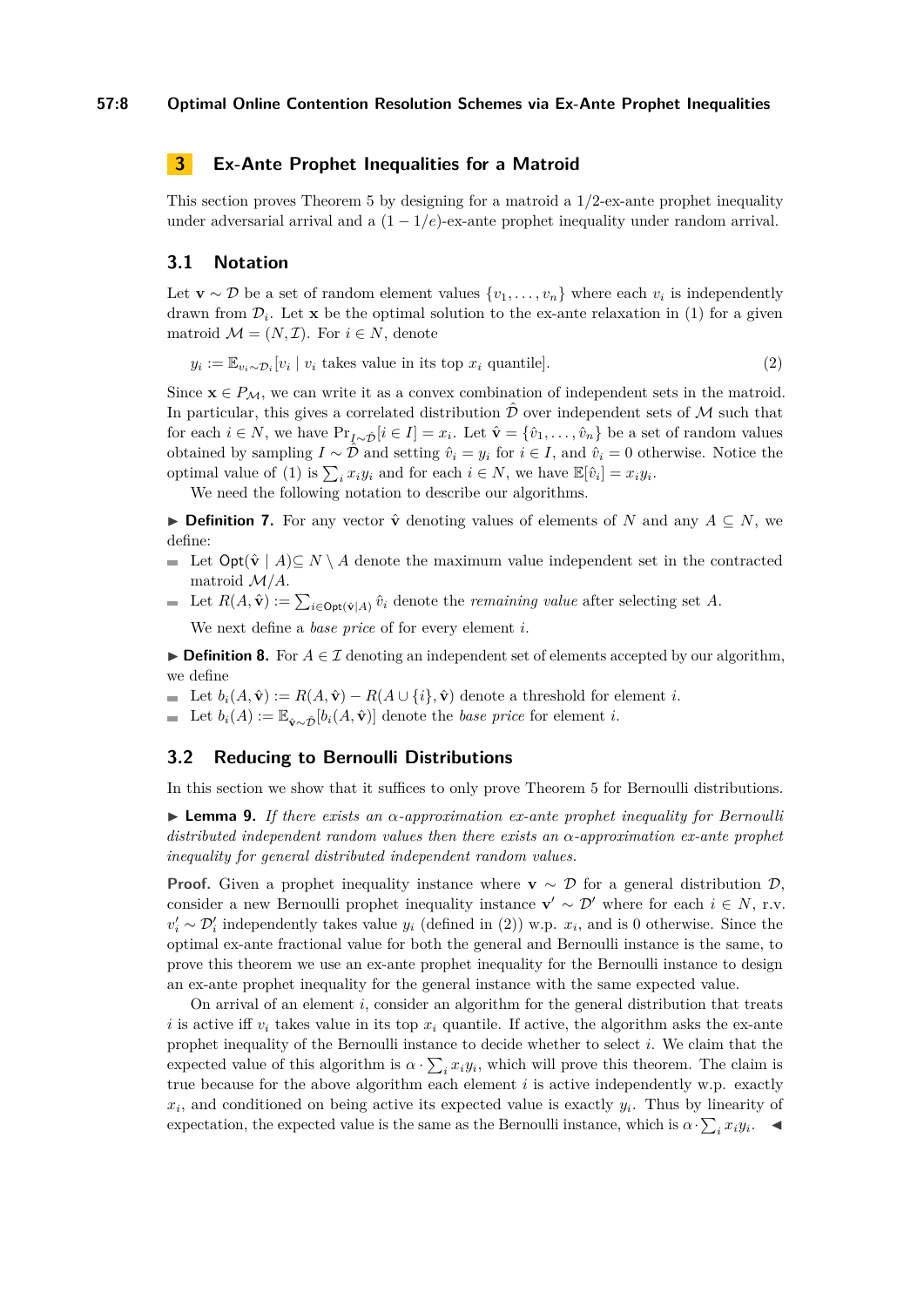#### **E.** Lee and S. Singla 57:9

# <span id="page-8-5"></span>**3.3 Adversarial Order**

We prove the optimal ex-ante prophet inequality for a matroid under the adversarial arrival.

<span id="page-8-0"></span> $\triangleright$  **Theorem 10.** For matroids, there exists a  $1/2$ -approximation ex-ante prophet inequality *for adversarial arrival order.*

Given the notation and definitions in [§3.1,](#page-7-1) the proof of Theorem [10](#page-8-0) is similar to the proof of the matroid prophet inequality in [\[20\]](#page-13-1).

By Lemma [9,](#page-7-2) we know it suffices to prove this theorem only for Bernoulli distributions. Consider  $\mathbf{v} \sim \mathcal{D}$  as the input to our online algorithm, where  $v_i$  takes value  $y_i$  w.p.  $x_i$  and is 0 otherwise. Given **v**, our algorithm is deterministic and let  $A := A(\mathbf{v})$  denote the set of elements that it selects. Relabel the elements such that the arrival order of the elements is 1, ..., *n*. Let  $A_i = A \cap \{1, \ldots, i\}$ .

Our algorithm selects the next element *i* iff both  $v_i > \mathcal{T}_i := \alpha \cdot b_i(A_{i-1})$  and selecting *i* is feasible in M, where  $\alpha = \frac{1}{2}$ . Thus, the total value of algorithm  $\mathsf{Alg} := \sum_{i \in A} v_i =$ Revenue  $+$  Utility, where

$$
\text{Revenue} := \sum_{i \in A} \mathcal{T}_i \qquad \text{and} \qquad \text{Utility} := \sum_{i \in A} (v_i - \mathcal{T}_i)^+.
$$

Since  $\sum_{i\in\mathbb{N}} x_i y_i$  is the optimal value of [\(1\)](#page-2-4), to prove Theorem [10](#page-8-0) it suffices to show  $\mathbb{E}[\mathsf{Alg}] = \overline{\mathbb{E}}[\mathsf{Revenue}] + \mathbb{E}[\mathsf{Utility}] \geq \alpha \cdot \sum_{i \in N} x_i y_i.$ 

We keep track of the algorithm's progress using the following *residual* function:

$$
r(i) := \mathbb{E}_{\mathbf{v} \sim \mathcal{D}, \hat{\mathbf{v}} \sim \hat{\mathcal{D}}}[R(A_{i-1}, \hat{\mathbf{v}})].
$$

Clearly,  $r(0) = \sum_{i \in N} x_i y_i$ . In the following Lemma [11](#page-8-1) and Lemma [12,](#page-8-2) we use the residual function to lower bound  $\mathbb{E}[\mathsf{Revenue}]$  and  $\mathbb{E}[\mathsf{Utility}].$ 

<span id="page-8-1"></span>
$$
\blacktriangleright \textbf{Lemma 11. } \mathbb{E}_{v \sim \mathcal{D}}[\text{Revenue}] = \alpha \cdot \Big( r(0) - r(n) \Big).
$$

**Proof.** From the definition of Revenue, we get

$$
\begin{aligned} \text{Revenue} &= \alpha \cdot \sum_{i \in A} b_i(A_{i-1}) \ = \ \alpha \cdot \sum_{i \in A} \Big( \mathbb{E}_{\hat{\mathbf{v}}}[R(A_{i-1}, \hat{\mathbf{v}})] - \mathbb{E}_{\hat{\mathbf{v}}}[R(A_{i-1} \cup \{i\}, \hat{\mathbf{v}})] \Big) \\ &= \alpha \cdot \sum_{i \in A} \Big( \mathbb{E}_{\hat{\mathbf{v}}}[R(A_{i-1}, \hat{\mathbf{v}})] - \mathbb{E}_{\hat{\mathbf{v}}}[R(A_i, \hat{\mathbf{v}})] \Big) \\ &= \alpha \cdot \Big( \mathbb{E}_{\hat{\mathbf{v}}}[R(A_0, \hat{\mathbf{v}})] - \mathbb{E}_{\hat{\mathbf{v}}}[R(A, \hat{\mathbf{v}})] \Big). \end{aligned}
$$

Taking expectation over **v** ∼ D and using definitions of  $r(0)$  and  $r(n)$ , the lemma follows.  $\blacktriangleleft$ 

<span id="page-8-2"></span> $\blacktriangleright$  **Lemma 12.**  $E_{v \sim \mathcal{D}}$  [Utility] ≥ (1 − *α*) · *r*(*n*).

**Proof.** We prove the following two inequalities:

<span id="page-8-3"></span>
$$
\mathbb{E}_{\mathbf{v} \sim \mathcal{D}}[\text{Utility}] \geq \mathbb{E}_{\mathbf{v} \sim \mathcal{D}, \hat{\mathbf{v}} \sim \hat{\mathcal{D}}} \Big[ \sum_{i \in \text{Opt}(\hat{\mathbf{v}}|A)} (\hat{v}_i - \mathcal{T}_i)^+ \Big] \tag{3}
$$

<span id="page-8-4"></span>and

$$
\mathbb{E}_{\mathbf{v}\sim\mathcal{D},\hat{\mathbf{v}}\sim\hat{\mathcal{D}}} \Big[ \sum_{i\in\text{Opt}(\hat{\mathbf{v}}|A)} (\hat{v}_i - \mathcal{T}_i)^+ \Big] \quad \geq \quad (1-\alpha) \cdot \mathbb{E}_{\mathbf{v}\sim\mathcal{D},\hat{\mathbf{v}}\sim\hat{\mathcal{D}}}[R(A,\hat{\mathbf{v}})]. \tag{4}
$$

Lemma [12](#page-8-2) now follows by summing [\(3\)](#page-8-3) and [\(4\)](#page-8-4), and using  $r(n) = \mathbb{E}_{\mathbf{v} \sim \mathcal{D}, \hat{\mathbf{v}} \sim \hat{\mathcal{D}}}[R(A, \hat{\mathbf{v}})].$ 

**E S A 2 0 1 8**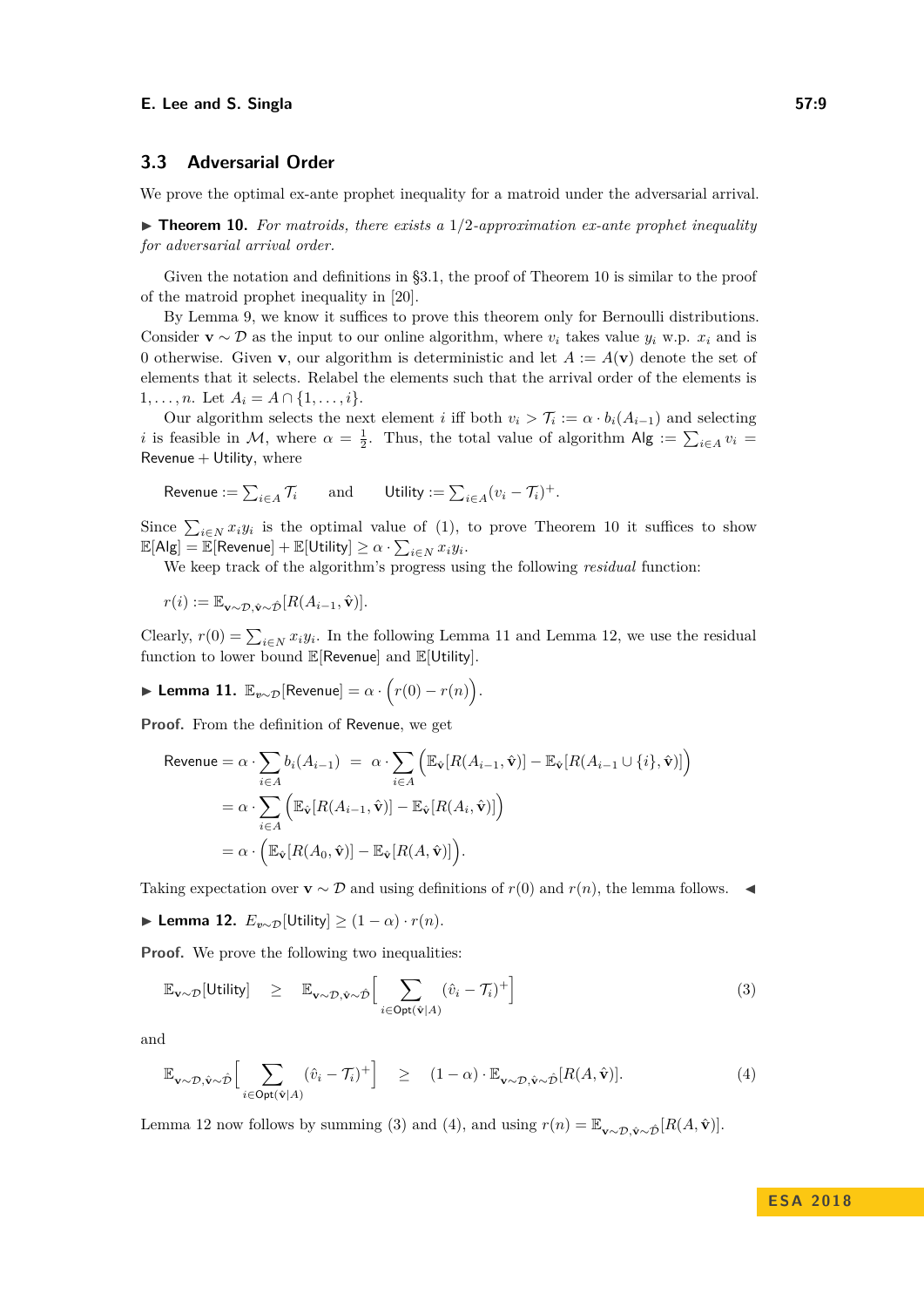## **57:10 Optimal Online Contention Resolution Schemes via Ex-Ante Prophet Inequalities**

To prove [\(3\)](#page-8-3), notice that for any *i* not selected by the algorithm,  $v_i \leq \mathcal{T}_i$ . This implies

$$
\mathbb{E}_{\mathbf{v}\sim\mathcal{D}}[\text{Utility}] = \mathbb{E}_{\mathbf{v}}\Big[\sum_{i\in A}(v_i-\mathcal{T}_i)^+\Big] = \mathbb{E}_{\mathbf{v}}\Big[\sum_{i\in N}(v_i-\mathcal{T}_i)^+\Big].
$$

Now observe that for any fixed *i* and  $v_1, \ldots, v_{i-1}$ , the threshold  $\mathcal{T}_i$  is determined. Since  $v_i$ and  $\hat{v}_i$  are independent random variables with the same distribution, we get

$$
\mathbb{E}_{\mathbf{v}}[(v_i-\mathcal{T}_i)^+|v_1,\ldots,v_{i-1}] = \mathbb{E}_{\mathbf{v},\hat{\mathbf{v}}}[(\hat{v}_i-\mathcal{T}_i)^+|v_1,\ldots,v_{i-1}].
$$

This implies

$$
\mathbb{E}_{\mathbf{v}\sim\mathcal{D}}[\mathsf{Utility}] = \mathbb{E}_{\mathbf{v}}\Big[\sum_{i\in N}(v_i-\mathcal{T}_i)^+\Big] = \mathbb{E}_{\mathbf{v},\hat{\mathbf{v}}}\Big[\sum_{i\in N}(\hat{v}_i-\mathcal{T}_i)^+\Big] \geq \mathbb{E}_{\mathbf{v},\hat{\mathbf{v}}}\Big[\sum_{i\in \mathsf{Opt}(\hat{\mathbf{v}}|\mathcal{A})}(\hat{v}_i-\mathcal{T}_i)^+\Big].
$$

Finally, to prove [\(4\)](#page-8-4), we have

$$
\mathbb{E}_{\mathbf{v},\hat{\mathbf{v}}}[R(A,\hat{\mathbf{v}})] = \mathbb{E}_{\mathbf{v},\hat{\mathbf{v}}}\Big[\sum_{i\in\text{Opt}(\hat{\mathbf{v}}|A)} \hat{v}_i\Big] \leq \mathbb{E}_{\mathbf{v},\hat{\mathbf{v}}}\Big[\sum_{i\in\text{Opt}(\hat{\mathbf{v}}|A)} \mathcal{T}_i\Big] + \mathbb{E}_{\mathbf{v},\hat{\mathbf{v}}}\Big[\sum_{i\in\text{Opt}(\hat{\mathbf{v}}|A)} (\hat{v}_i - \mathcal{T}_i)^+\Big]
$$
  

$$
\leq \alpha \cdot \mathbb{E}_{\mathbf{v},\hat{\mathbf{v}}}[R(A,\hat{\mathbf{v}})] + \mathbb{E}_{\mathbf{v},\hat{\mathbf{v}}}\Big[\sum_{i\in\text{Opt}(\hat{\mathbf{v}}|A)} (\hat{v}_i - \mathcal{T}_i)^+\Big],
$$

where the first inequality uses  $\hat{v}_i \leq \mathcal{T}_i + (\hat{v}_i - \mathcal{T}_i)^+$  and the second inequality uses Claim [13](#page-9-0) for  $S = \text{Opt}(\hat{\mathbf{v}} \mid A)$ . After rearranging, this implies [\(4\)](#page-8-4).

We need the following Claim [13](#page-9-0) in the proof of Lemma [12.](#page-8-2)

<span id="page-9-0"></span> $\triangleright$  **Claim 13.** *For every pair of disjoint sets A, S such that*  $A \cup S \in M$ ,

$$
\alpha \cdot \mathbb{E}_{\hat{\boldsymbol{v}} \sim \hat{\mathcal{D}}} \Big[ \sum_{i \in S} R(A_{i-1}, \hat{\boldsymbol{v}}) - R(A_{i-1} \cup \{i\}, \hat{\boldsymbol{v}}) \Big] = \sum_{i \in S} \mathcal{T}_i \leq \alpha \cdot \mathbb{E}_{\hat{\boldsymbol{v}} \sim \hat{\mathcal{D}}} [R(A, \hat{\boldsymbol{v}})]. \tag{5}
$$

**Proof.** This directly follows from [\[20\]](#page-13-1), as they proved it for every fixed  $\hat{\mathbf{v}}$ . The proof is similar to Claim [18](#page-11-2) in the next section.

**Proof of Theorem [10.](#page-8-0)** Using Lemma [11](#page-8-1) and Lemma [12,](#page-8-2) and substituting  $\alpha = \frac{1}{2}$ , we get

$$
\mathbb{E}[\mathsf{Alg}] = \mathbb{E}[\mathsf{Utility}] + \mathbb{E}[\mathsf{Revenue}] \ge \frac{1}{2} \cdot r(0) = \frac{1}{2} \cdot \sum_{i \in N} x_i y_i.
$$

# **3.4 Random Order**

We prove the optimal ex-ante prophet inequality for a matroid for random arrival.

<span id="page-9-1"></span>**► Theorem 14.** For matroids, there exists a  $(1 - 1/e)$ -approximation ex-ante prophet in*equality for uniformly random arrival order.*

The proof of Theorem [14](#page-9-1) is similar to the matroid prophet secretary inequality in [\[9\]](#page-12-3). We consider the model where each item chooses the arrival time from [0*,* 1] uniformly and independently, which is equivalent to the random permutation model. Starting with  $A_0 = \emptyset$ , let *A<sup>t</sup>* denote the set of accepted elements by our algorithm *before* time *t*. This is a random variable that depends on the values **v** and arrival times **T**. For  $t \in [0, 1]$ , let

$$
\alpha(t) := 1 - \exp(t - 1).
$$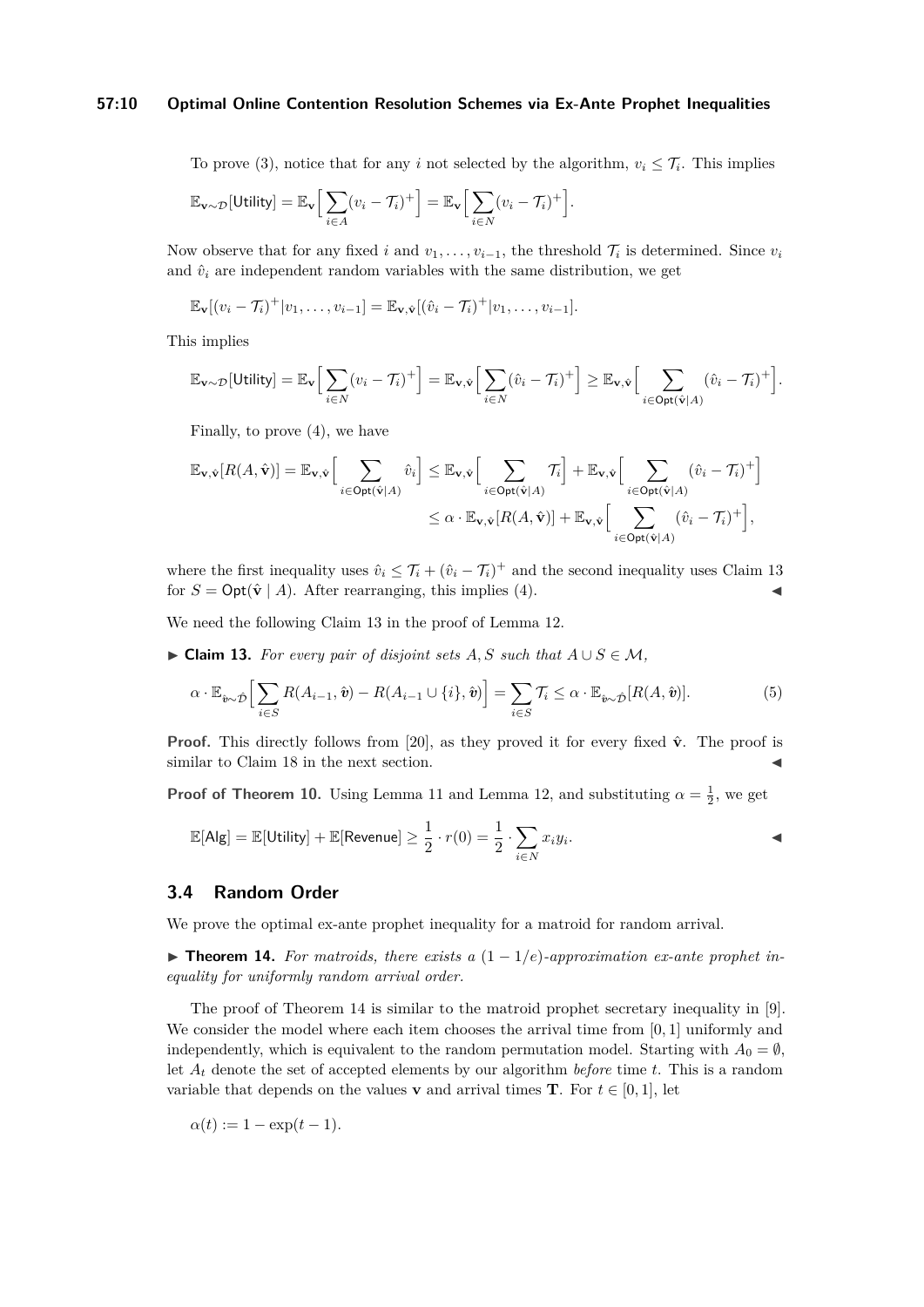# **E.** Lee and S. Singla 57:11

Suppose an element *i* arrives at time *t*, then our algorithm selects *i* iff both  $v_i > \alpha(t) \cdot b_i(A_t)$ and selecting *i* is feasible in M.

Similar to [§3.3,](#page-8-5) we keep track of the algorithm's progress using the *residual* function

$$
r(t) := \mathbb{E}_{\mathbf{v} \sim \mathcal{D}, \hat{\mathbf{v}} \sim \hat{\mathcal{D}}, \mathbf{T}}[R(A_t, \hat{\mathbf{v}})],
$$

where  $A_t$  is a function of **v** and **T**. Clearly,  $r(0) = \sum_{i \in N} x_i y_i$ .

<span id="page-10-2"></span>
$$
\blacktriangleright \text{Claim 15. } \mathbb{E}_{v \sim \mathcal{D}, T}[\text{Revenue}] = -\int_{t=0}^{1} \alpha(t) \cdot r'(t) dt.
$$

**Proof.** This follows directly from the definition of Revenue. See [\[9\]](#page-12-3) for details.

<span id="page-10-1"></span>
$$
\blacktriangleright \textbf{ Lemma 16. } \mathbb{E}_{v \sim \mathcal{D}, T}[\text{Utility}] \geq \int_{t=0}^{1} (1 - \alpha(t)) \cdot r(t) dt.
$$

**Proof.** The utility for element *i* arriving at time *t* is given by

$$
\mathbb{E}_{\mathbf{v},\mathbf{T}}[u_i \mid T_i = t] = \mathbb{E}_{\mathbf{v},\mathbf{T}_{-i}}\left[(v_i - \alpha(t) \cdot b_i(A_t))^{+} \cdot \mathbf{1}_{i \notin \mathsf{Span}(A_t)} \middle| T_i = t\right].
$$

Observe that  $A_t$  does not depend on  $v_i$  if  $T_i = t$  because it includes only the acceptances *before t*. It does not depend on  $\hat{v}_i$  either, as  $\hat{v}_i$  is only used for analysis purposes and not known to the algorithm. Since  $v_i$  and  $\hat{v_i}$  are identically distributed, we can also write

$$
\mathbb{E}_{\mathbf{v}\sim\mathcal{D},\mathbf{T}}[u_i \mid T_i = t] = \mathbb{E}_{\mathbf{v}\sim\mathcal{D},\hat{\mathbf{v}}\sim\hat{\mathcal{D}},\mathbf{T}_{-i}}\left[ (\hat{v}_i - \alpha(t) \cdot b_i(A_t))^+ \cdot \mathbf{1}_{i \notin \text{Span}(A_t)} \middle| T_i = t \right].
$$
 (6)

Now observe that element *i* can belong to  $\text{Opt}(\hat{\mathbf{v}} \mid A_t)$  only if it's not already in  $\text{Span}(A_t)$ , which implies  $1_{i \notin \mathsf{Span}(A_t)} \geq 1_{i \in \mathsf{Opt}(\hat{\mathbf{v}}|A_t)}$ . Using this and removing non-negativity, we get

$$
\mathbb{E}_{\mathbf{v},\mathbf{T}}[u_i \mid T_i = t] \geq \mathbb{E}_{\mathbf{v},\hat{\mathbf{v}},\mathbf{T}_{-i}}\left[ (\hat{v}_i - \alpha(t) \cdot b_i(A_t)) \cdot 1_{i \in \text{Opt}(\hat{\mathbf{v}}|A_t)} \mid T_i = t \right].
$$

Now we use Lemma [17](#page-11-3) to remove the conditioning on element *i* arriving at time *t* as this gives a valid lower bound on expected utility,

<span id="page-10-0"></span>
$$
\mathbb{E}_{\mathbf{v},\mathbf{T}}[u_i \mid T_i = t] \ge \mathbb{E}_{\mathbf{v},\hat{\mathbf{v}},\mathbf{T}}\left[ (\hat{v}_i - \alpha(t) \cdot b_i(A_t)) \cdot 1_{i \in \text{Opt}(\hat{\mathbf{v}}|A_t)} \right].
$$
\n(7)

We can now lower bound sum of all the utilities using Eq. [\(7\)](#page-10-0) to get

$$
\mathbb{E}_{\mathbf{v},\mathbf{T}}[\text{Utility}] = \sum_{i} \int_{t=0}^{1} \mathbb{E}_{\mathbf{v},\mathbf{T}}[u_i \mid T_i = t] \cdot dt
$$
  
 
$$
\geq \sum_{i} \int_{t=0}^{1} \mathbb{E}_{\mathbf{v},\hat{\mathbf{v}} \sim \hat{\mathcal{D}},\mathbf{T}} \left[ (\hat{v}_i - \alpha(t) \cdot b_i(A_t)) \cdot 1_{i \in \text{Opt}(\hat{\mathbf{v}}|A_t)} \right] \cdot dt.
$$

By moving the sum over elements inside the integrals, we get

$$
\mathbb{E}_{\mathbf{v},\mathbf{T}}[\text{Utility}] \ge \int_{t=0}^{1} \mathbb{E}_{\mathbf{v},\hat{\mathbf{v}},\mathbf{T}} \Big[ \sum_{i} (\hat{v}_i - \alpha(t) \cdot b_i(A_t)) \cdot 1_{i \in \text{Opt}(\hat{\mathbf{v}}|A_t)} \Big] \cdot dt
$$

$$
= \int_{t=0}^{1} \mathbb{E}_{\mathbf{v},\hat{\mathbf{v}},\mathbf{T}} \Big[ R(A_t,\hat{\mathbf{v}}) - \alpha(t) \cdot \sum_{i \in \text{Opt}(\hat{\mathbf{v}}|A_t)} b_i(A_t) \Big] \cdot dt.
$$

Finally, using Claim [18](#page-11-2) for  $S = \text{Opt}(\hat{\mathbf{v}} \mid A_t)$ , we get

$$
\mathbb{E}_{\mathbf{v},\mathbf{T}}[\mathsf{Utility}] \ge \int_{t=0}^{1} \mathbb{E}_{\mathbf{v},\hat{\mathbf{v}},\mathbf{T}} \left[ (1 - \alpha(t)) \cdot R(A_t, \hat{\mathbf{v}}) \right] \cdot dt.
$$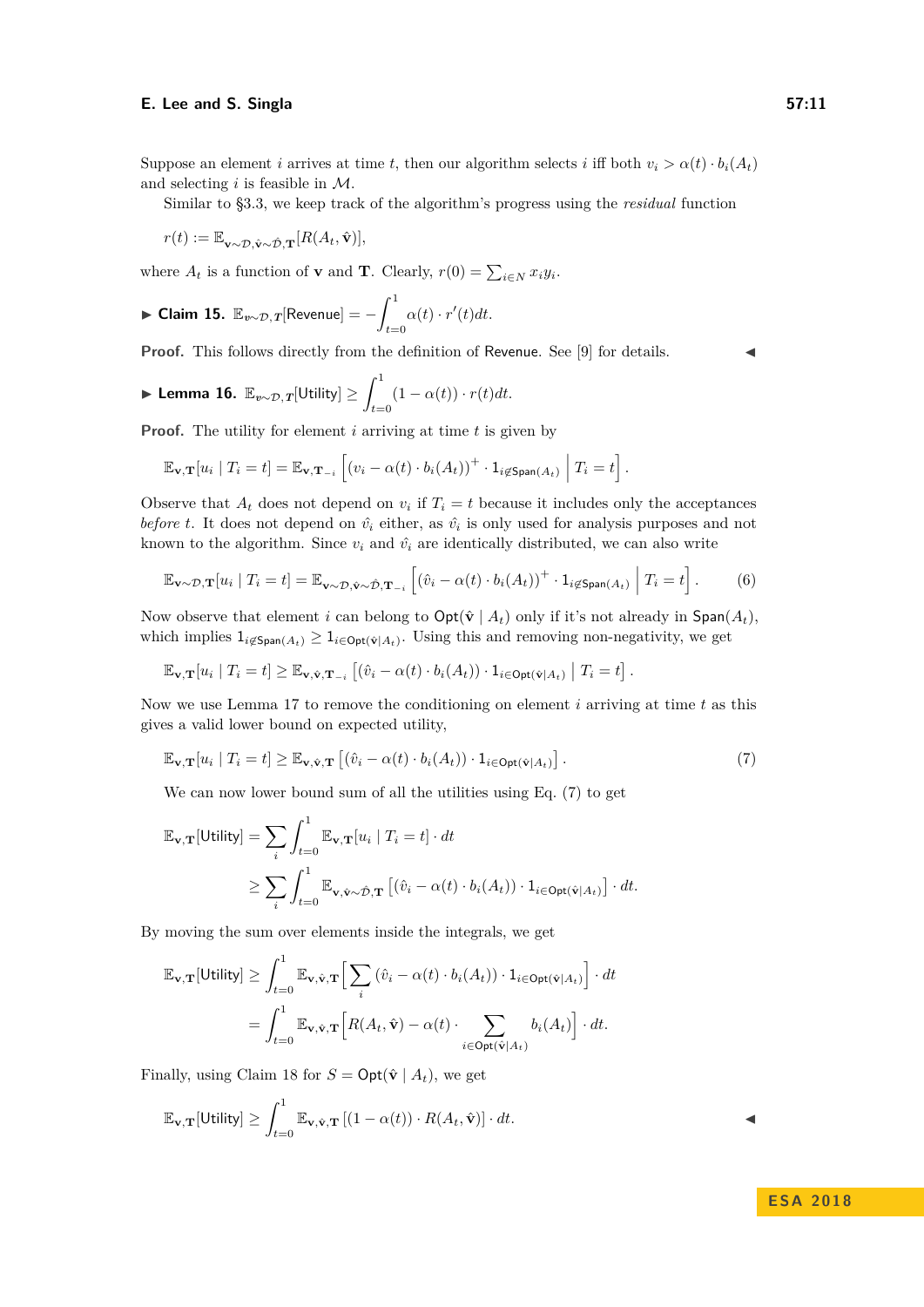## **57:12 Optimal Online Contention Resolution Schemes via Ex-Ante Prophet Inequalities**

**Proof of Theorem [14.](#page-9-1)** Using Lemma [16](#page-10-1) and Claim [15,](#page-10-2) we get

$$
\mathbb{E}[\mathsf{Alg}] = \mathbb{E}[\text{Revenue}] + \mathbb{E}[\text{Utility}]
$$
  
\n
$$
\geq -\int_{t=0}^{1} \alpha(t) \cdot r'(t) \cdot dt + \int_{t=0}^{1} (1 - \alpha(t)) \cdot r(t) \cdot dt
$$
  
\n
$$
= \int_{t=0}^{1} r(t) \cdot (1 - \alpha(t) + \alpha'(t)) \cdot dt - [r(t) \cdot \alpha(t)]_{t=0}^{1}.
$$

Notice that for  $\alpha(t) = 1 - e^{t-1}$ , we have  $1 - \alpha(t) + \alpha'(t) = 0$ . Hence, we get

$$
\mathbb{E}[\mathsf{Alg}] \ge -[r(t) \cdot \alpha(t)]_{t=0}^1 = \left(1 - \frac{1}{e}\right) \cdot r(0) = \left(1 - \frac{1}{e}\right) \cdot \sum_{i \in N} x_i y_i.
$$

Finally, we prove the missing Lemma [17](#page-11-3) that removes the conditioning on *i* arriving at *t*.

<span id="page-11-3"></span> $\blacktriangleright$  **Lemma 17.** For any *i*, any time *t*, and any fixed **v**,  $\hat{v}$ , we have

$$
\mathbb{E}_{\boldsymbol{T}_{-i}}\left[(\hat{v}_i-\alpha(t)\cdot b_i(A_t))\cdot \mathbf{1}_{i\in \text{Opt}(\hat{v}|A_t)}\mid T_i=t\right] \geq \mathbb{E}_{\boldsymbol{T}}\left[(\hat{v}_i-\alpha(t)\cdot b_i(A_t))\cdot \mathbf{1}_{i\in \text{Opt}(\hat{v}|A_t)}\right].
$$

**Proof.** We prove the lemma for any fixed **T**<sup>−</sup>*<sup>i</sup>* . Suppose we draw a uniformly random  $T_i \in [0, 1]$ . Observe that if  $T_i \geq t$  then we have equality in the above equation because set  $A_t$ is the same both with and without *i*. This is also the case when  $T_i < t$  but *i* is not selected into  $A_t$ . Finally, when  $T_i < t$  and  $i \in A_t$  we have  $1_{i \in \text{Opt}(\hat{\mathbf{v}}|A_t)} = 0$  in the presence of element  $i$  (i.e., RHS of lemma), making the inequality trivially true.

<span id="page-11-2"></span>► Claim 18. For any fixed **v**, **T**, time **t**, and set of elements  $S \subseteq N$  that is independent in *the matroid*  $M/A_t$ *, we have* 

$$
\sum_{i\in S} b_i(A_t) \leq \mathbb{E}_{\hat{\boldsymbol{v}}}\left[R(A_t,\hat{\boldsymbol{v}})\right].
$$

**Proof.** By definition

$$
\sum_{i \in S} b_i(A_t) = \mathbb{E}_{\hat{\mathbf{v}}} \left[ \sum_{i \in S} \left( R(A_t, \hat{\mathbf{v}}) - R(A_t \cup \{i\}, \hat{\mathbf{v}}) \right) \right].
$$

Fix the values  $\hat{\mathbf{v}}$  arbitrarily, we also have

$$
\sum_{i\in S} \left( R(A_t, \hat{\mathbf{v}}) - R(A_t \cup \{i\}, \hat{\mathbf{v}}) \right) \le R(A_t, \hat{\mathbf{v}}).
$$

This follows from the fact that  $R(A_t, \hat{v}) - R(A_t \cup \{i\}, \hat{v})$  are the respective critical values of the greedy algorithm on  $\mathcal{M}/A_t$  with values  $\hat{\mathbf{v}}$ . Therefore, the bound follows from Lemma 3.2 in [\[23\]](#page-13-7). An alternative proof is given as Proposition 2 in [\[20\]](#page-13-1) while in our case the first inequality can be skipped and the remaining steps can be followed replacing  $A$  by  $A_t$ .

Taking the expectation over  $\hat{\mathbf{v}}$ , the claim follows.

#### **References**

- <span id="page-11-0"></span>**1** Marek Adamczyk and Michal Wlodarczyk. Random order contention resolution schemes. *CoRR*, abs/1804.02584, 2018.
- <span id="page-11-1"></span>**2** Shipra Agrawal, Yichuan Ding, Amin Saberi, and Yinyu Ye. Price of correlations in stochastic optimization. *Operations Research*, 60(1):150–162, 2012. Preliminary version in SODA 2010.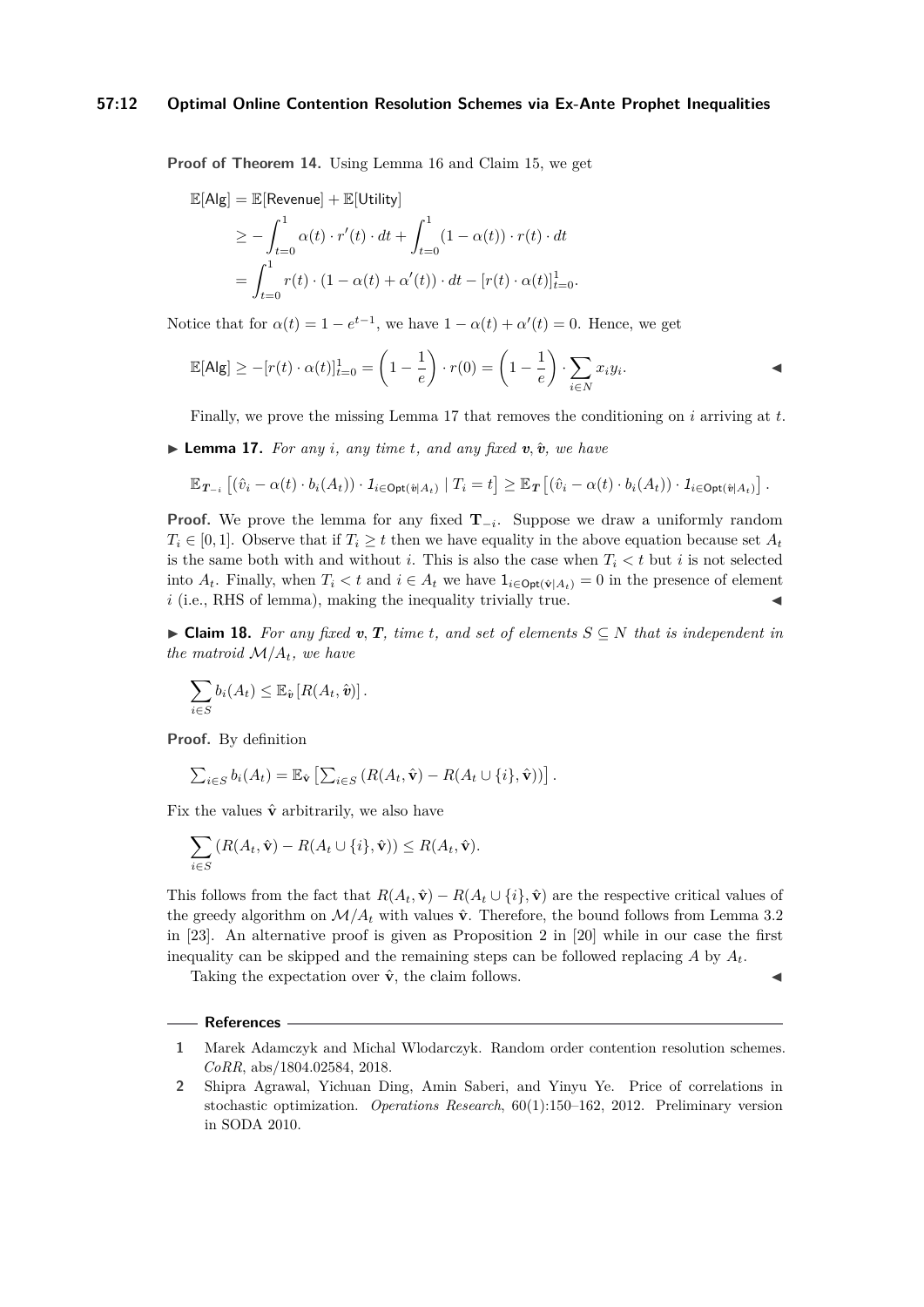### **E. Lee and S. Singla 57:13**

- <span id="page-12-10"></span>**3** Saeed Alaei. Bayesian combinatorial auctions: Expanding single buyer mechanisms to many buyers. In *IEEE 52nd Annual Symposium on Foundations of Computer Science, FOCS 2011, Palm Springs, CA, USA, October 22-25, 2011*, pages 512–521, 2011.
- <span id="page-12-6"></span>Saeed Alaei. Bayesian combinatorial auctions: Expanding single buyer mechanisms to many buyers. *SIAM Journal on Computing*, 43(2):930–972, 2014.
- <span id="page-12-4"></span>**5** Yossi Azar, Ashish Chiplunkar, and Haim Kaplan. Prophet secretary: Surpassing the 1- 1/e barrier. In *Proceedings of the 2018 ACM Conference on Economics and Computation, Ithaca, NY, USA, June 18-22, 2018*, pages 303–318, 2018.
- <span id="page-12-7"></span>**6** Gruia Călinescu, Chandra Chekuri, Martin Pál, and Jan Vondrák. Maximizing a monotone submodular function subject to a matroid constraint. *SIAM J. Comput.*, 40(6):1740–1766, 2011.
- <span id="page-12-11"></span>**7** Shuchi Chawla, Jason D. Hartline, David L. Malec, and Balasubramanian Sivan. Multiparameter mechanism design and sequential posted pricing. In *Proceedings of the 42nd ACM Symposium on Theory of Computing, STOC 2010, Cambridge, Massachusetts, USA, 5-8 June 2010*, pages 311–320, 2010.
- <span id="page-12-1"></span>**8** Chandra Chekuri, Jan Vondrák, and Rico Zenklusen. Submodular function maximization via the multilinear relaxation and contention resolution schemes. *SIAM J. Comput.*, 43(6):1831–1879, 2014.
- <span id="page-12-3"></span>**9** Soheil Ehsani, Mohammad Hajiaghayi, Thomas Kesselheim, and Sahil Singla. Prophet secretary for combinatorial auctions and matroids. In *Proceedings of the Twenty-Ninth Annual ACM-SIAM Symposium on Discrete Algorithms*. SIAM, 2018.
- <span id="page-12-2"></span>**10** Hossein Esfandiari, MohammadTaghi Hajiaghayi, Vahid Liaghat, and Morteza Monemizadeh. Prophet secretary. *SIAM Journal on Discrete Mathematics*, 31(3):1685–1701, 2017.
- <span id="page-12-0"></span>**11** Moran Feldman, Ola Svensson, and Rico Zenklusen. Online contention resolution schemes. In *Proceedings of the Twenty-Seventh Annual ACM-SIAM Symposium on Discrete Algorithms, SODA 2016, Arlington, VA, USA, January 10-12, 2016*, pages 1014–1033, 2016.
- <span id="page-12-16"></span>**12** Martin Grötschel, László Lovász, and Alexander Schrijver. The ellipsoid method and its consequences in combinatorial optimization. *Combinatorica*, 1(2):169–197, 1981.
- <span id="page-12-13"></span>**13** Sudipto Guha and Kamesh Munagala. Approximation algorithms for budgeted learning problems. In *STOC*, pages 104–113. ACM, 2007. Full version as: *Approximation Algorithms for Bayesian Multi-Armed Bandit Problems*, <http://arxiv.org/abs/1306.3525>.
- <span id="page-12-15"></span>**14** Anupam Gupta, Haotian Jiang, Ziv Scully, and Sahil Singla. The markovian price of information, 2018.
- <span id="page-12-5"></span>**15** Anupam Gupta and Viswanath Nagarajan. A stochastic probing problem with applications. In *Integer Programming and Combinatorial Optimization - 16th International Conference, IPCO 2013, Valparaíso, Chile, March 18-20, 2013. Proceedings*, pages 205–216, 2013.
- <span id="page-12-14"></span>**16** Anupam Gupta, Viswanath Nagarajan, and Sahil Singla. Algorithms and adaptivity gaps for stochastic probing. In *Proceedings of the Twenty-Seventh Annual ACM-SIAM Symposium on Discrete Algorithms*, pages 1731–1747. SIAM, 2016.
- <span id="page-12-12"></span>**17** Guru Guruganesh and Euiwoong Lee. Understanding the Correlation Gap For Matchings. In *37th IARCS Annual Conference on Foundations of Software Technology and Theoretical Computer Science (FSTTCS 2017)*, volume 93 of *Leibniz International Proceedings in Informatics (LIPIcs)*, pages 32:1–32:15, 2018.
- <span id="page-12-9"></span>**18** Mohammad Taghi Hajiaghayi, Robert D. Kleinberg, and Tuomas Sandholm. Automated online mechanism design and prophet inequalities. In *Proceedings of the Twenty-Second AAAI Conference on Artificial Intelligence, July 22-26, 2007, Vancouver, British Columbia, Canada*, pages 58–65, 2007.
- <span id="page-12-8"></span>**19** Theodore P Hill and Robert P Kertz. A survey of prophet inequalities in optimal stopping theory. *Contemp. Math*, 125:191–207, 1992.